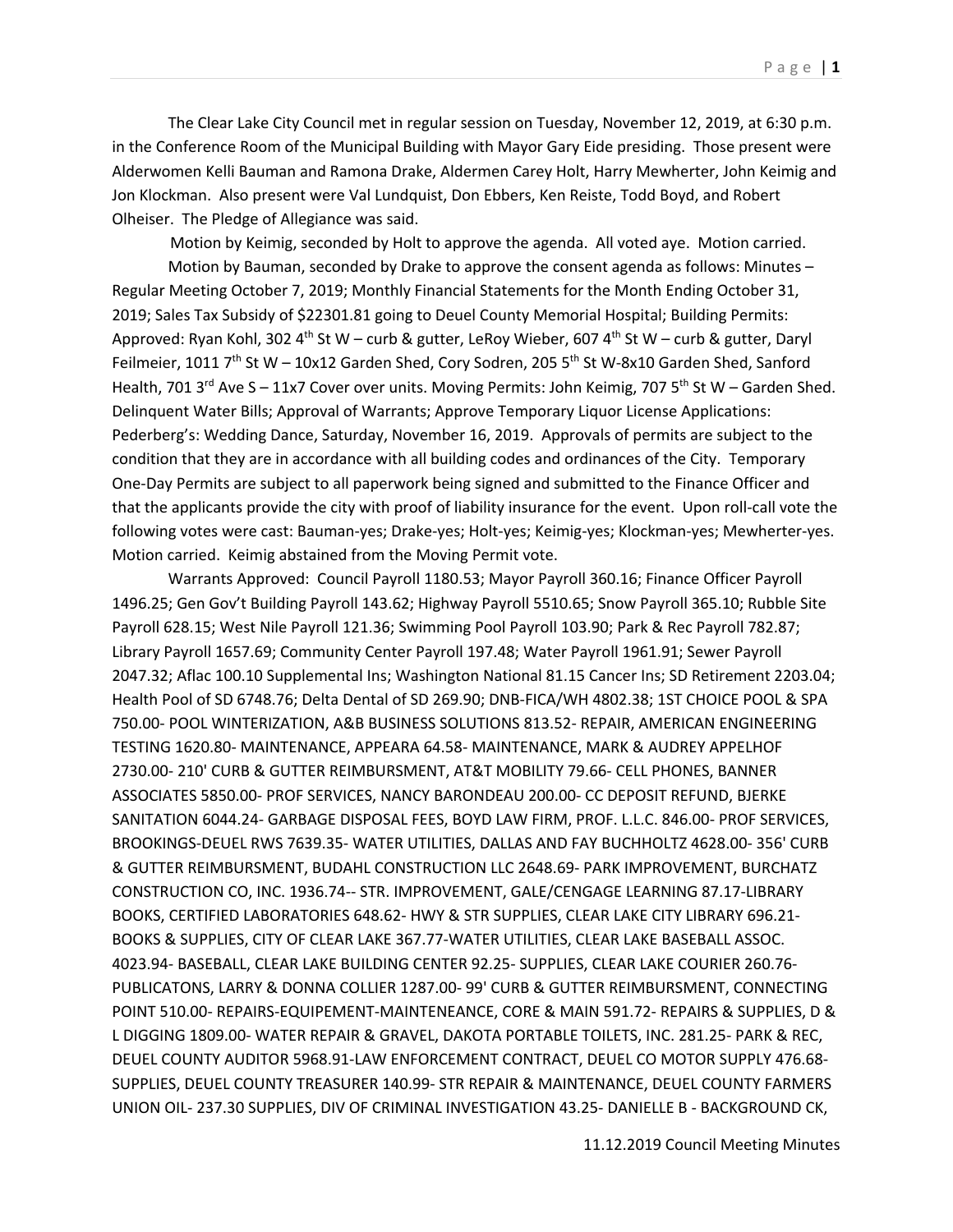DEUEL COUNTY MEMORIAL HOSPITAL 22301.81- SALES TAX SUBSIDY, DCN INSURANCE AGENCY 62.25- WORK COMP AGENT POLICY, DCN INSURANCE AGENCY 190.50- WORK COMP AGENT POLICY, DISPLAY SALES COMPANY 603.00- CHRISTMAS DÉCOR & LIGHTS, DUININCK, INC. 14351.73- SUPPLIES, FIRST BANK & TRUST 484.57 -F/O AD, FLEXIBLE PIPE TOOL COMPANY 323.55- SEWER REPAIR, ROBERTA GIESEL 2925.00 -75' & 150' CURB & GUTTER REIMB, H-D ELECTRIC COOP, INC 657.00- UTILITIES, H-D ELEC COOP 3.45- AIRPORT REPAIRS, HILLYARD/SIOUX FALLS 286.- SUPPLIES, HOSPITAL & HOME AUXILIARY 200.00- CC DEPOSIT REFUND, DEB HUBER 1352.00- 104' CURB & GUTTER REIMBURSMENT, ITC TELECOM 483.42- UTILITIES, NEXSTAR BROADCASTING, INC. 109.00 -F/O AD, SANDRA KOENECKE 975.00- 75' CURB & GUTTER REIMBURSMENT, ARNIE KRAUSE 3497.00- 269' CURB & GUTTER REIMBURSMENT, ANN LARSON 650.00 -50' CURB & GUTTER REIMBURSMENT, ALAN MARTINMAAS 129.00 -REIMBURSMENT CDL TEST & RENEW, MAS MEDIA INC. 197.00-WEBSITE, MENARDS 246.64- SUPPLIES, HARRY MEWHERTER 3562.00- 274' CURB & GUTTER REIMBURSMENT, NORTHWESTERN ENERGY 134.39- UTILITIES, OFFICE PEEPS 69.85- SUPPLIES, OTTERTAIL POWER CO 3392.81 -UTILITIES, PURCHASE POWER 770.99- POSTAGE, SD DEPARTMENT OF HEALTH 30.00- WATER MAINTENANCE, MIKE REICHLING JR 2912.00- 224' CURB & GUTTER REIMBURSEMNT, RFD NEWSPAPERS, INC 55.20- F/O AD, ROCK 'N GRAVEL 140.00 -PARK IMPROVEMENT, MICHELLE RONNE 200.00 -CC DEPOSIT REFUND, PATTI RUBY- 125.00 REIMBURSMENT ON-LINE CLASS, RUNNINGS FARM AND FLEET 35.80- CC SUPPLIES , SAFETY BENEFITS 75.00 -SAFETY & LOSS TRAINING CONF, THE SATURDAY EVENING POST 10.00- MAG SUBSCRIPTION, ROBERT SCHMIDT 975.00- 75' CURB & GUTTER REIMBURSEMENT, SCOTT ENGINEERING COMPANY 6246.00- C & G SURVEYING, SD ASSN OF CODE ENFORCEMENT 40.00- 2020 AFFILIATE DUES, DEPARTMENT OF REVENUE 568.51- SALES TAX, SD MUNICIPAL STREET MAINT A 35.00- 2020 AFFILIATE DUES, SOUTH DAKOTA ONE CALL 76.16 -MAINTENANCE, SD AIRPORT MANAGEMENT ASSOC 25.00- 2020 AFFILIATE DUES, SD GOV'T FINANCE OFFICERS ASSN 40.00- 2020 AFFILIATE DUES, SD GOV'T HUMAN RESOURCE ASSOC 25.00- 2020 AFFILIATE DUES, SOUTH DAKOTA MUNICIPAL LEAGUE 2074.91- WORKERS COMP., SOUTH DAKOTA MUNICIPAL LEAGUE 6350.09- WORKER'S COMP., SOUTH DAKOTA MUNICIPAL LEAGUE 1336.59- MEMBERSHIP DUES, MIKE SMITH 3536.00- 272' CURB & GUTTER REIMBURSEMENT, STEVE RHODY SERVICES 38.00- WINDOW WASHING, US AUTO FORCE 1004.31- STR SUPPLIES, UNITED STATES DEPT OF AG 6107.00-USDA LOAN, RAYMOND VAN LIERE 157.76- MILEAGE, LEROY & KAY WIEBER 676.00-52' CURB & GUTTER REIMBURSMENT, WOMAN'S DAY 19.97- MAG SUBSCRIPTION. No one appeared for public voice.

Appointment at 6:35 p.m. for Robert Olheiser on a sewer issue. During the sewer relining project, Mr. Olheiser was away from his home for a number of months. Approximately a month ago he started having sewer issues. Ultimately he contacted United Pipe and sent them pictures. They admitted that the damage done to his line looked like something their equipment would have made, but the warranty for the project had expired so they would no longer fix it. Mr. Olheiser is requesting the City pay for fixing the pipe at the cleanout point as this issue was created by a company that the City hired. After discussion, Klockman made a motion to stand behind the work of United Pipe as the City had hired them and the City would pay the cost \$629.88 to fix Mr. Olheiser's sewer. Drake seconded the motion. Upon roll-call vote the following votes were cast: Bauman-yes; Drake-yes; Holt-yes; Keimig-yes; Klockman-yes; Mewherter-no. Motion carried 5-1. During the process of the sewer getting fixed the curb stop – water shutoff valve was damaged. Mr. Olheiser admitting to this and agreed that it was his responsibility to fix curb stop. He would like the City of fix it for him, and he would turn over the check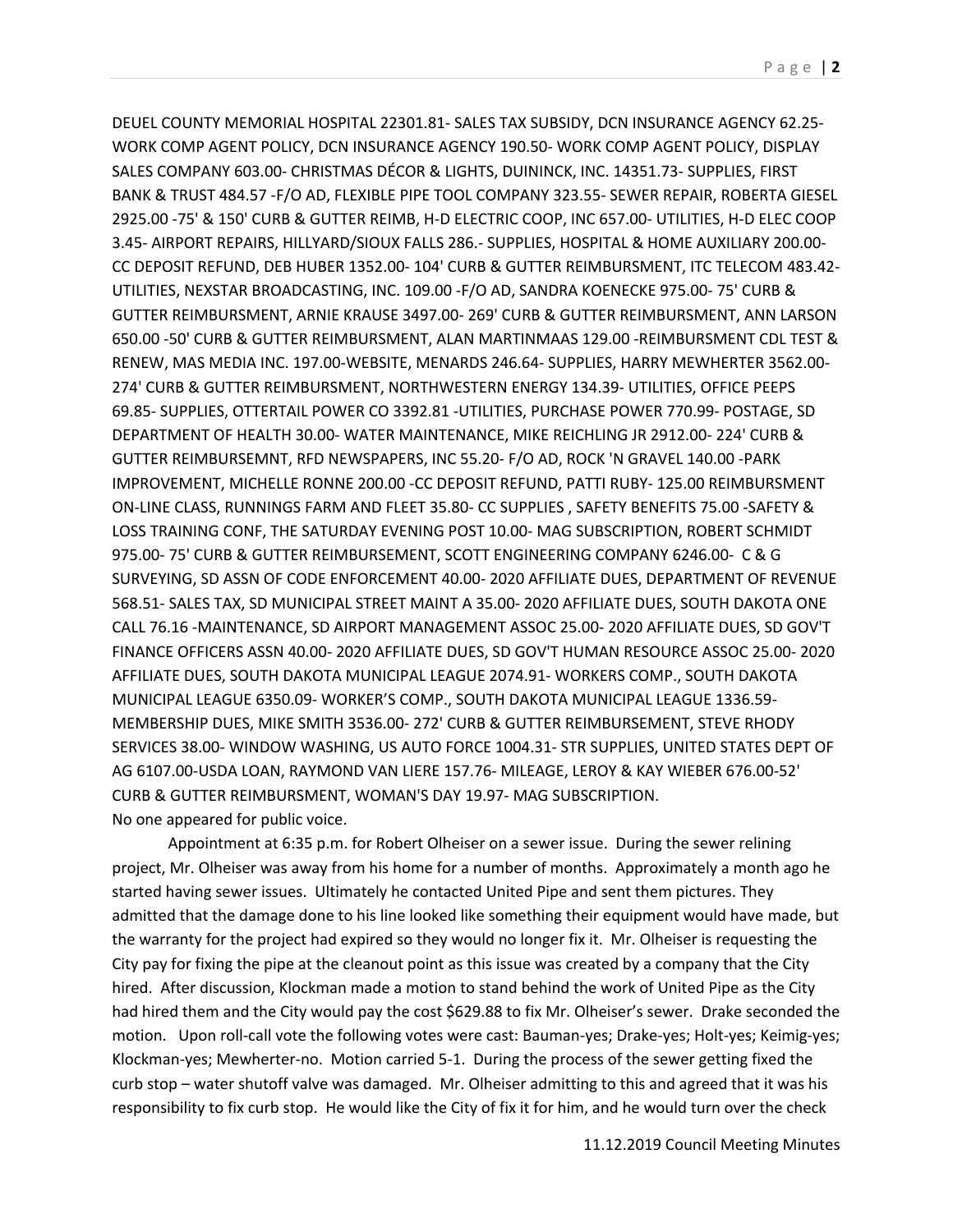of \$ 629.88 for the sewer fix back to the City, and then he would pay the City for the remainder of the bill. City Superintendent Don Ebbers said the cost to fix the curb stop would be approximately \$1,200.00 dollars. City Council agreed to that decision.

Old business: The Second Reading of Ordinance No. 576, regarding Employee Paid Time Off. Motion by Kiemig, seconded by Klockman to complete the Ordinance. Upon roll-call vote the following votes were cast: Bauman-yes; Drake-yes; Holt-yes; Keimig-yes; Klockman-yes; Mewherter-yes. Motion carried.

Public hearing on Ordinance # 577, Amending Ordinance No. 500, Regarding Amending Section 1.03.01 to Re-Classify a Property. Motion by Holt, seconded by Keimig to complete the Ordinance No. 577. Upon roll-call vote the following votes were cast: Bauman-yes; Drake-yes; Holt-yes; Keimig-yes; Klockman-yes; Mewherter-yes. Motion carried.

Tables items from October council meeting. Use of Community Center as an additional practice space for school sports activities. No. This will not work, due to drywalls in the center. Too much potential for damage in building.

Revised Fire Pit Ordinance: Mewherter made motion to proceed with the process of making Klockman's version an official ordinance. Seconded by Holt. Upon roll-call vote the following votes were cast: Bauman-yes; Drake-no; Holt-yes; Keimig-no; Klockman-yes; Mewherter-yes. Motion carried 4-2.

Discussion for more recycling in the City. Motion by Klockman, seconded by Keimig to table again until next meeting. Upon roll-call vote the following votes were cast: Bauman-yes; Drake-yes; Holt-yes; Keimig-yes; Klockman-yes; Mewherter-yes. Motion carried.

Discuss FEMA Flood Plain. Motion by Keimig to table again until next meeting, seconded by Holt. Upon roll-call vote the following votes were cast: Bauman-yes; Drake-yes; Holt-yes; Keimig-yes; Klockman-yes; Mewherter-yes. Motion carried.

Options regarding a new water fountain in the Government Building. Motion by Keimig, seconded by Klockman to install a new water fountain with a bottle filler. Upon roll-call vote the following votes were cast: Bauman-yes; Drake-no; Holt-yes; Keimig-yes; Klockman-yes; Mewherter-yes. Motion carried. 5-1.

Motion by Keimig, seconded by Klockman, to approve the 2020 Uniform Alcoholic Beverage License Application for Retail Liquor sales and the Alcoholic Beverages Operating Agreement for the Clear Lake Golf Club, PO Box 491, Clear Lake, SD 57226, subject to all State and local requirements being met and all required documents and payments being submitted to the City Finance Office prior to January 1, 2020. Upon roll-call vote the following votes were cast: Bauman-yes; Drake-yes; Holt-yes; Keimig-yes; Klockman-yes, Mewherter-yes. Motion carried.

Motion by Mewherter, seconded by Klockman, to approve the 2020 Uniform Alcoholic Beverage License Application for Retail Liquor and Package Liquor sales and the Alcoholic Beverages Operating Agreement for Melvee's, 107  $3<sup>rd</sup>$  Ave S, Clear Lake, SD 57226, subject to all State and local requirements being met and all required documents and payments being submitted to the City Finance Office prior to January 1, 2020. Upon roll-call vote the following votes were cast: Bauman-yes; Drake-yes; Holt-yes; Keimig-yes; Klockman-yes, Mewherter-yes. Motion carried.

Motion by Holt, seconded by Drake, to approve the 2020 Uniform Alcoholic Beverage License Application for Retail Liquor and Package Liquor sales and the Alcoholic Beverages Operating Agreement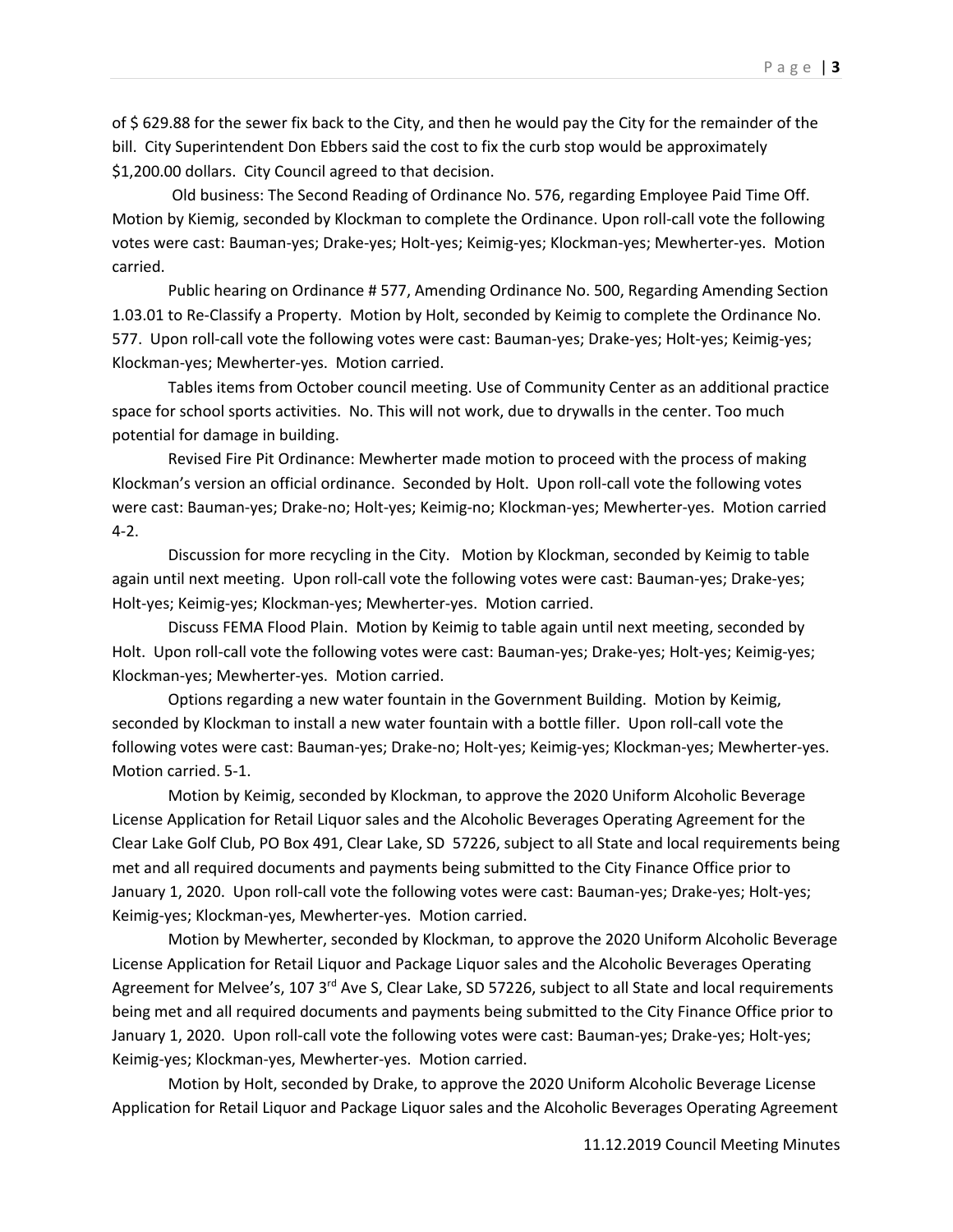for Pederberg's Bar & Grill, LLC, 322 3<sup>rd</sup> Ave S, Clear Lake, SD 57226, subject to all State and local requirements being met and all required documents and payments being submitted to the City Finance Office prior to January 1, 2020. Upon roll-call vote the following votes were cast: Bauman-yes; Drakeyes; Holt-yes; Keimig-yes; Klockman-yes, Mewherter-yes. Motion carried.

Motion by Drake, seconded by Klockman, to approve the 2020 Uniform Alcoholic Beverage License Application for Retail Liquor and Package Liquor sales and the Alcoholic Beverages Operating Agreement for CL Sports Page, Inc., 916 3<sup>rd</sup> Ave S, Clear Lake, SD 57226, subject to all State and local requirements being met and all required documents and payments being submitted to the City Finance Office prior to January 1, 2020. Upon roll-call vote the following votes were cast: Bauman-yes; Drakeyes; Holt-yes; Keimig-yes; Klockman-yes, Mewherter-yes. Motion carried.

Motion by Keimig, seconded by Mewherter, to approve the 2020 Uniform Alcoholic Beverage License Application for Retail Wine and Cider sales for Dolgen Midwest, LLC, dba Dollar General Store #16254, 1207 3<sup>rd</sup> Ave S, Clear Lake, SD 57226, subject to all State and local requirements being met and all required documents and payments being submitted to the City Finance Office prior to January 1, 2020. Upon roll-call vote the following votes were cast: Bauman-yes; Drake-yes; Holt-yes; Keimig-yes; Klockman-yes, Mewherter-yes. Motion carried.

Motion by Drake, seconded by Klockman, to approve the 2020 Uniform Alcoholic Beverage License Application for Retail Wine and Cider sales for Maynard's Food Center of Westbrook, Inc., dba Maynard's of Clear Lake, 108 3<sup>rd</sup> Ave S, Clear Lake, SD 57226, subject to all State and local requirements being met and all required documents and payments being submitted to the City Finance Office prior to January 1, 2020. Upon roll-call vote the following votes were cast: Bauman-yes; Drake-yes; Holt-yes; Keimig-yes; Klockman-yes, Mewherter-yes. Motion carried.

Motion by Mewherter, seconded by Holt to approve the Automatic Supplemental Budget Request to General Fund – Game, Fish & Parks -ADA Fishing Dock for \$18,750.00, a grant sharing the cost of the dock. Upon roll-call vote the following votes were cast: Bauman-yes; Drake-yes; Holt-yes; Keimig-yes; Klockman-yes, Mewherter-yes. Motion carried.

Motion by Keimig, seconded by Holt to approve the Automatic Supplemental Budget Request to General Fund for \$3,755.37 – Claims Associates - Lightening Strike into; Library (101-455.0-435.00) – Gov't Bldg (101-419.2-425.00) – Fin. Office Equip. (101-414.2-435.00) Hwy & Streets (101-431.2- 436.00). Upon roll-call vote the following votes were cast: Bauman-yes; Drake-yes; Holt-yes; Keimig-yes; Klockman-yes, Mewherter-yes. Motion carried.

Motion by Mewherter, seconded by Holt to approve Resolution No. 2019-5 – Transfer from Contingency Fund. Upon roll-call vote the following votes were cast: Bauman-yes; Drake-yes; Holt-yes; Keimig-yes; Klockman-yes, Mewherter-yes. Motion carried.

The First Reading of Ordinance No. 578, an Ordinance Supplementing Appropriations for the City of Clear Lake for the Year Ending 12/31/2019. Motion by Keimig, seconded by Holt to approve Ordinance No. 578. Upon roll-call vote the following votes were cast: Bauman-yes; Drake-yes; Holt-yes; Keimig-yes; Klockman-yes, Mewherter-yes. Motion carried.

Motion by Holt, seconded by Keimig to approve Health Insurance Plan B with the Health Pool of South Dakota with a 5.4% rate increase for the January 1, 2020, through December 31, 2020, plan year for the 6 full-time employees. Upon roll-call vote the following votes were cast: Bauman-yes; Drake-yes; Holt-yes; Keimig-yes; Klockman-yes, Mewherter-yes. Motion carried.